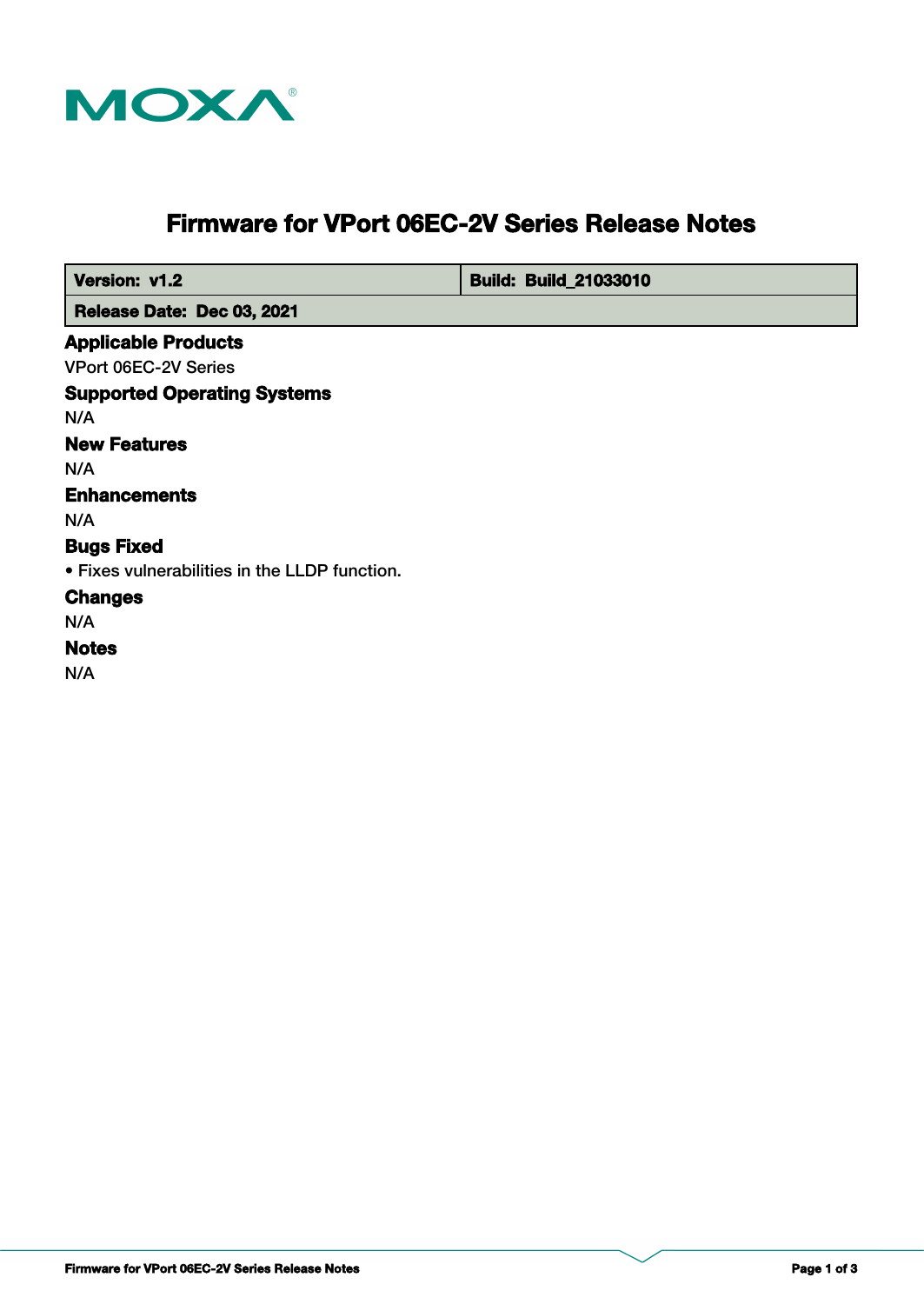

 **Version: v1.1 1.1 Build: Build: Build: 18121809** 

 **Release Date: Feb 26, 2019**

### **Applicable Products**

VPort 06EC-2V36M, VPort 06EC-2V42M, VPort 06EC-2V60M, VPort 06EC-2V80M, VPort 06EC-2V36M-CT, VPort 06EC-2V42M-CT, VPort 06EC-2V60M-CT, VPort 06EC-2V80M-CT, VPort 06EC-2V36M-T, VPort 06EC-2V42M-T, VPort 06EC-2V60M-T, VPort 06EC-2V80M-T, VPort 06EC-2V36M-CT-T, VPort 06EC-2V42M-CT-T, VPort 06EC-2V60M-CT-T, VPort 06EC-2V80M-CT-T

### **Supported Operating Systems**

N/A

**New Features**

N/A

### **Enhancements**

• Enhance the defog function with front-glass heater control

**Bugs Fixed**

N/A

#### **Changes**

N/A

#### **Notes**

N/A